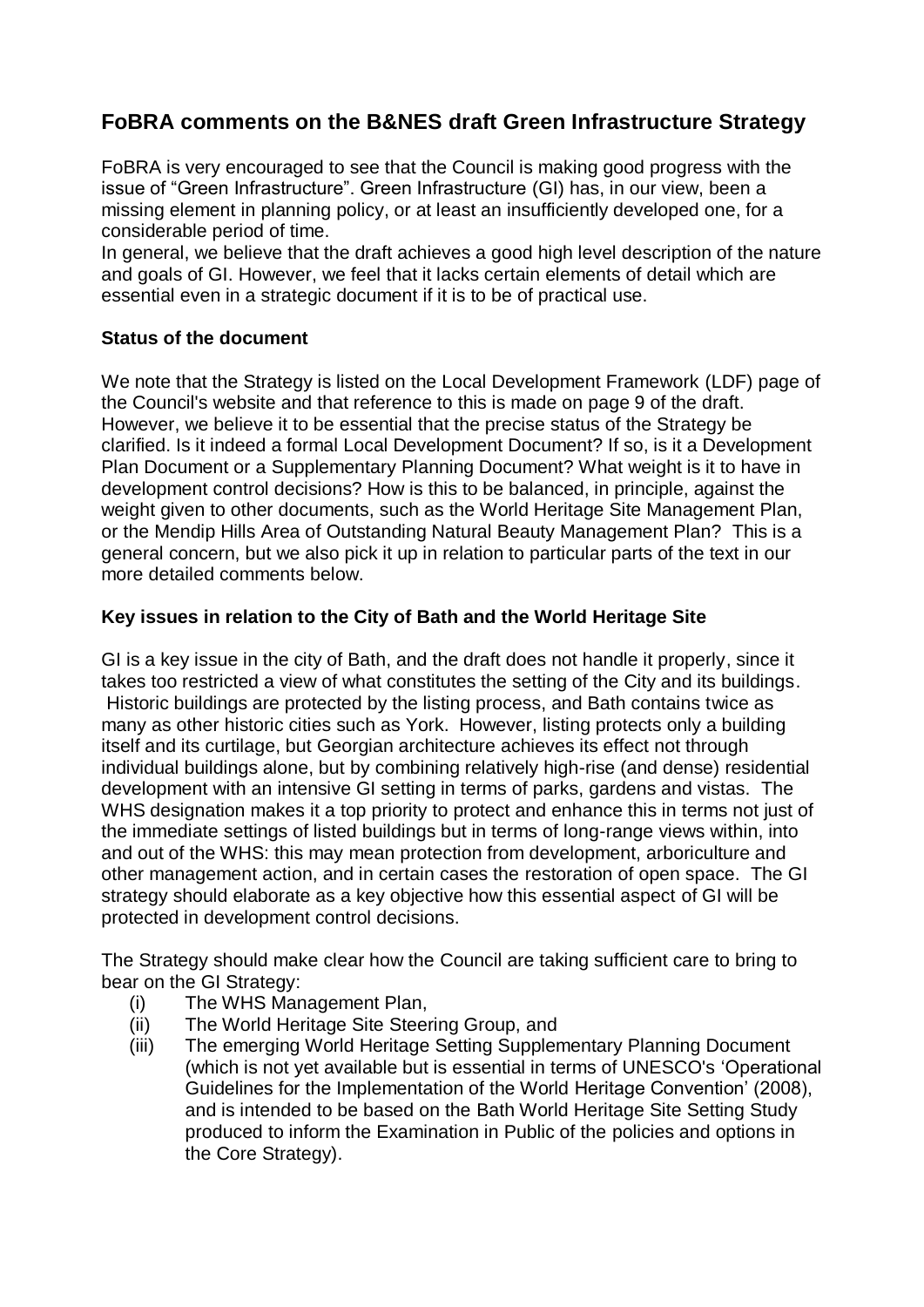All these will be important levers to ensure that the necessary improvements to policy are made. Other important issues relating to the City of Bath are picked up in comments below on the text of the draft.

### **Relationships**

We also believe that more detailed cross-references would be helpful to the reader. For example, reference is made on page 6 to the Counci having worked with the other West of England local authorities to develop a GI Framework for the West of England area, although no reference to a resulting document is given. Equally, reference is made on page 4 to "healthy ecosystems that provide many essential natural services including clean water and air"; this seems, unobtrusively, to be a reference to the 2011 Selborne report (the *UK National Ecosystem Assessment*), and, if so, this should be acknowledged, along with the fact that the ecosystem services described in Selborne run a good deal wider than this description, including for example biodiversity and landscape.

# **Local Green Space**

§§73-78 of the NPPF introduces a new concept of Local Green Space and stresses its importance: "Local communities through local and neighbourhood plans should be able to identify for special protection green areas of particular importance to them" &c. B&NES needs to take into account that in urban areas where there is little room for new development such as Bath there may be little need for neighbourhood plans, so that it will be very important for the LDF processes to make other provision to identify Local Green Space; this document would be a suitable place in which to announce the procedures which the Council will follow for this purpose.

In particular, it will be vital for B&NES to make it easy for local communities to put forward green areas of importance to them for designation in the Allocations ("placemaking") DPD as Local Green Space. They should publish a simple form for community groups to fill in and submit for this purpose, emphasising that it can be used not just for open spaces within their area but also for GI, which, though sited outside their area, is visible from it and contributes to its amenity.

#### **Comments on the text**

Aims of the Strategy are set out in section 3 on page 7. These are a mixture. Some, for example to "gain endorsement and buy in by all organisations involved" or "research existing and new delivery mechanisms", are part of the Council's own activity plan. Others, for example "provide an agreed understanding of green infrastructure", or "facilitate enhancements to see green infrastructure network" are effectively part of the development plan, and are expected to guide development control decisions. These two kinds of things need to be separated out. It is essential that in the conflict-laden and litigious world of planning, everyone involved is clear about what is to be a material consideration in planning decisions and what is not.

On pages 11 and 12 it is correctly noted that research has shown strong positive links between health and levels of contact with the natural environment. We believe that the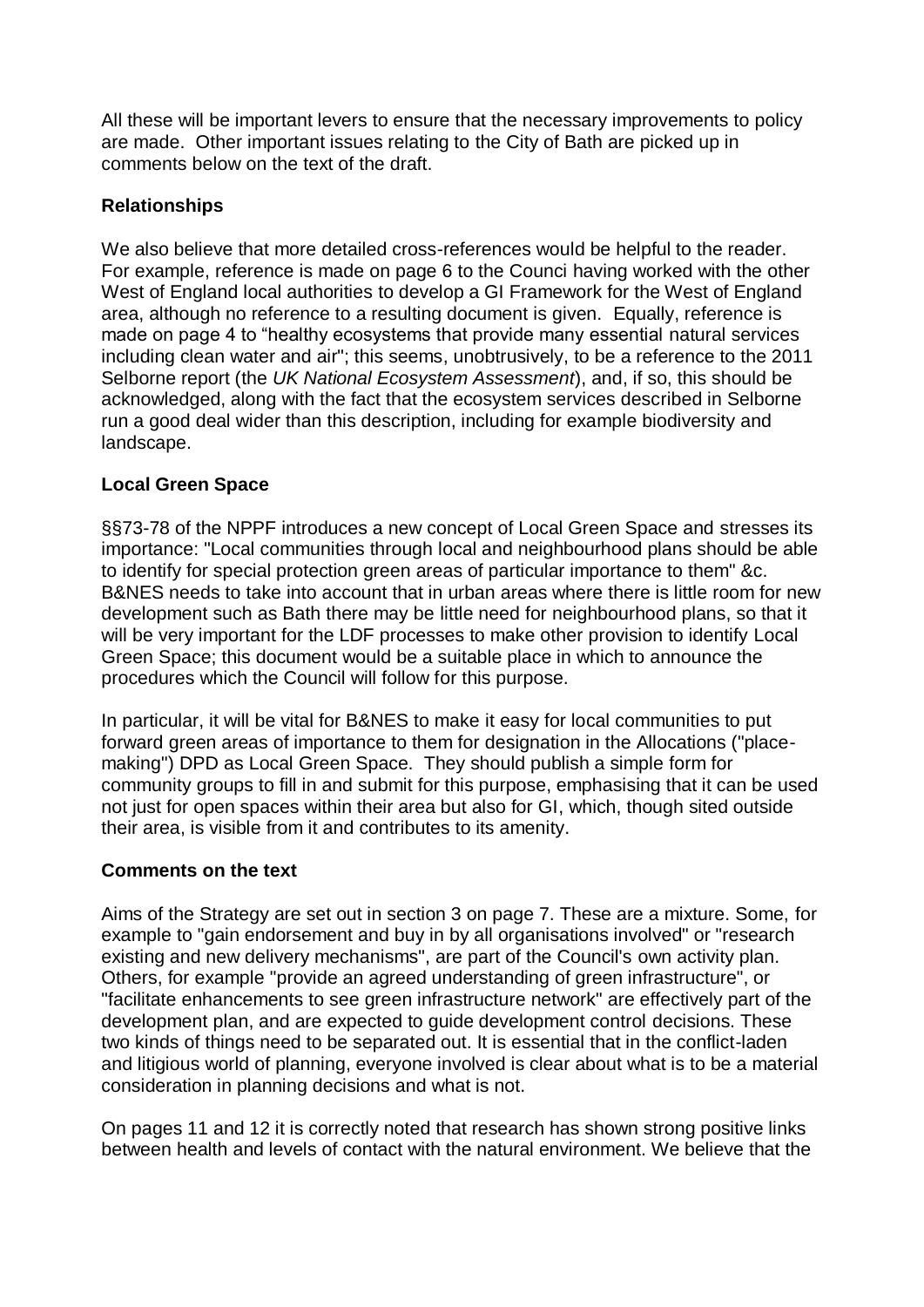strategy should draw the conclusion that the protection and enhancement of GI should be accorded an even higher priority in development control decisions in the vicinity of hospitals and nursing homes.

On pages 12 and 13 references are made to the policy, already (and in our view correctly) adopted by the Council, that growth should be steered to brownfield land in urban areas. There is an opportunity here to make the point that the benefits from GI can be harmed not only by development on green areas, but by excessive traffic which impairs the enjoyment of them, and that it is therefore important that development not only avoids greenfield land, but is carried out in ways which will not lead to a demand for highway improvements which themselves will inhibit the benefits to be obtained from the GI.

On pages 13 and 14 there is important material on tourism and the wider economy.

- (i) Placing a figure on the value of the tourism-related economy, both across the whole authority and within the city of Bath, would contextualise this section better, and illustrate its importance more clearly.
- (ii) The reference to the contribution of tourism to the economy of the city of Bath at the top of page 14 is in our view incomplete, for reasons we return to below.
- (iii) We have observed a tendency for local business representatives in Bath to focus on parking restrictions and traffic congestion as the main planning issues of concern to them, yet it has been plain to us that a key factor in attracting them to locate in the city is its heritage environment and GI. There is an opportunity here to declare an intention to engage in dialogue with business interests on planning issues so as to ensure that the value they place on GI is properly represented in planning policies.

Page 16 sets out well the main areas of importance within the Council's boundaries in relation to GI. One designation which is missing here is green belt, and we note in particular the importance of the Englishcombe Valley, and the outstanding panorama visible from the chapel of rest at the Bath crematorium.

The material on biodiversity on pages 17-21 is very helpful. We think, however, that it would be important to take more explicit account of the Management Plans of the Mendip Hills and Cotswolds Areas of Outstanding Natural Beauty. In addition, the position in relation to Local Nature Partnerships and Nature Improvement Areas is evolving very rapidly at present, so the final document should take full account both of the then current position, and of any expectations for further change. Recent work, including the Selborne report, has shown that previous ideas of the utility of narrow wildlife corridors have been mistaken, and that a landscape scale approach is often needed: this was picked up in the Environment White Paper, and a number of references are made to it on page 19 of the draft, although some of the specific proposals (such as those relating to the Wansdyke or to the Clutton-Whitchurch corridor) do not seem to have been fully adjusted to the new understanding.

The section on ecosystem services on pages 21-23 provides an opportunity to insert material on air pollution. As you will be aware, the council is currently in breach of European directive requirements relating to air pollution in a number of parts of Bath,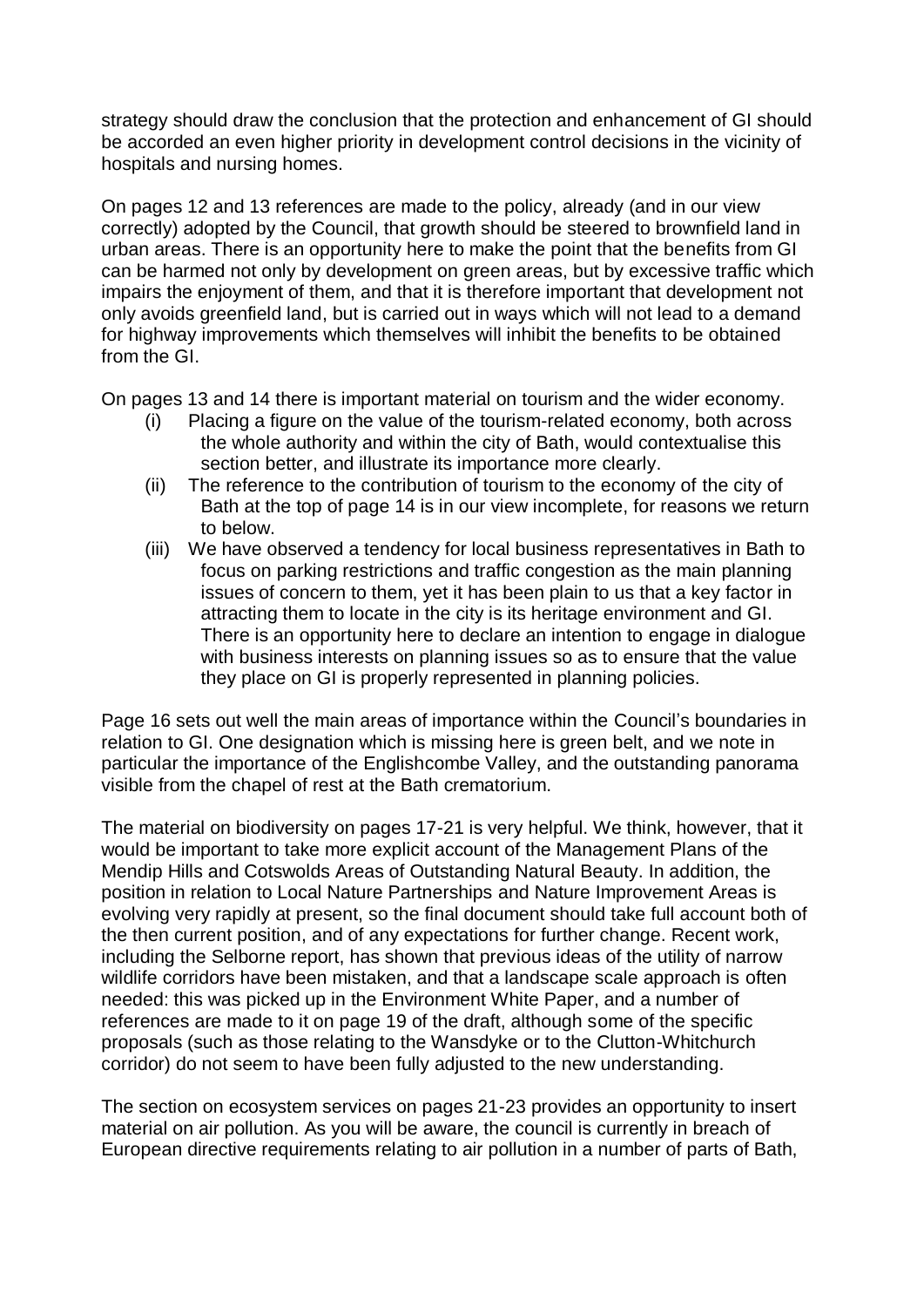mainly as a result of vehicle emissions; indeed, there is a good case to argue that, if readings were adjusted for technical difficulties in measurement, then the true position would be found to be even worse. FoBRA recognises the difficulties which the Council has in this area, but we feel that it would not be right for a document of this sort to go forward without acknowledging the unsatisfactory current position and giving an undertaking that the Council will use its best endeavours to ameliorate the situation.

The reference to National Character Areas on page 23 should once again refer to the Cotswolds Area of Outstanding Natural Beauty Management Plan.

On page 24, there is a proofreading error in the second reference to SUDS (and also in the box at the end of the section), which ought to be corrected before the document is finalised. However, the substance of the water management passage is excellent, and of course its inclusion is very important in relation to the Bath area.

Pages 25 and 26 contain helpful material on recreation and open space. One point which could beneficially be included would be to point out that increasing the formalisation of open space is likely to diminish its benefits – for example, replacing an ancient hedgerow with a fence will diminish biodiversity, the opportunity for wildlife movement, and people's enjoyment of nature; replacing a playing field with allotments will diminish access to green land and also aesthetic benefits. The gradual change in the status of schools, with local authority maintained schools becoming independent academies, will make it all more important that school playing fields are fully protected from the temptation on governors to dispose of them for housing in the face of financial pressures, to which small organisations are inevitably more vulnerable than large.

The delivery objectives in section 7 are very helpful, but once again do not distinguish clearly enough between those which are intended as material considerations in development control decisions on the one hand, and those which are intended as goals for council activity on the other. They need to be examined carefully and sorted out in this respect; we should be happy to help in this process if required.

The text on mapping in section 8 is useful. It might be worth considering whether it should be extended to cover mapping of the noise envelope surrounding major traffic routes, and perhaps areas enjoying night sky darkness which ought to be preserved as part of the GI exercise.

Section 10 deals with implementation. There is a need here once more to distinguish between that action which is part of the development plan process and that which is not. It would be helpful to specify what, if any, particular additional documents will form part of the LDF as this work is taken forward, together with the Council's current expectations of their timing.

Lastly, page 44 covers funding, and mentions Community Infrastructure Levy and Section 106. It appears to us that these will be critically important elements of the funding requirement, and that it would be very helpful to say a bit more about the policies and processes affecting how much of this funding it will be possible to make available, and in what timescales.